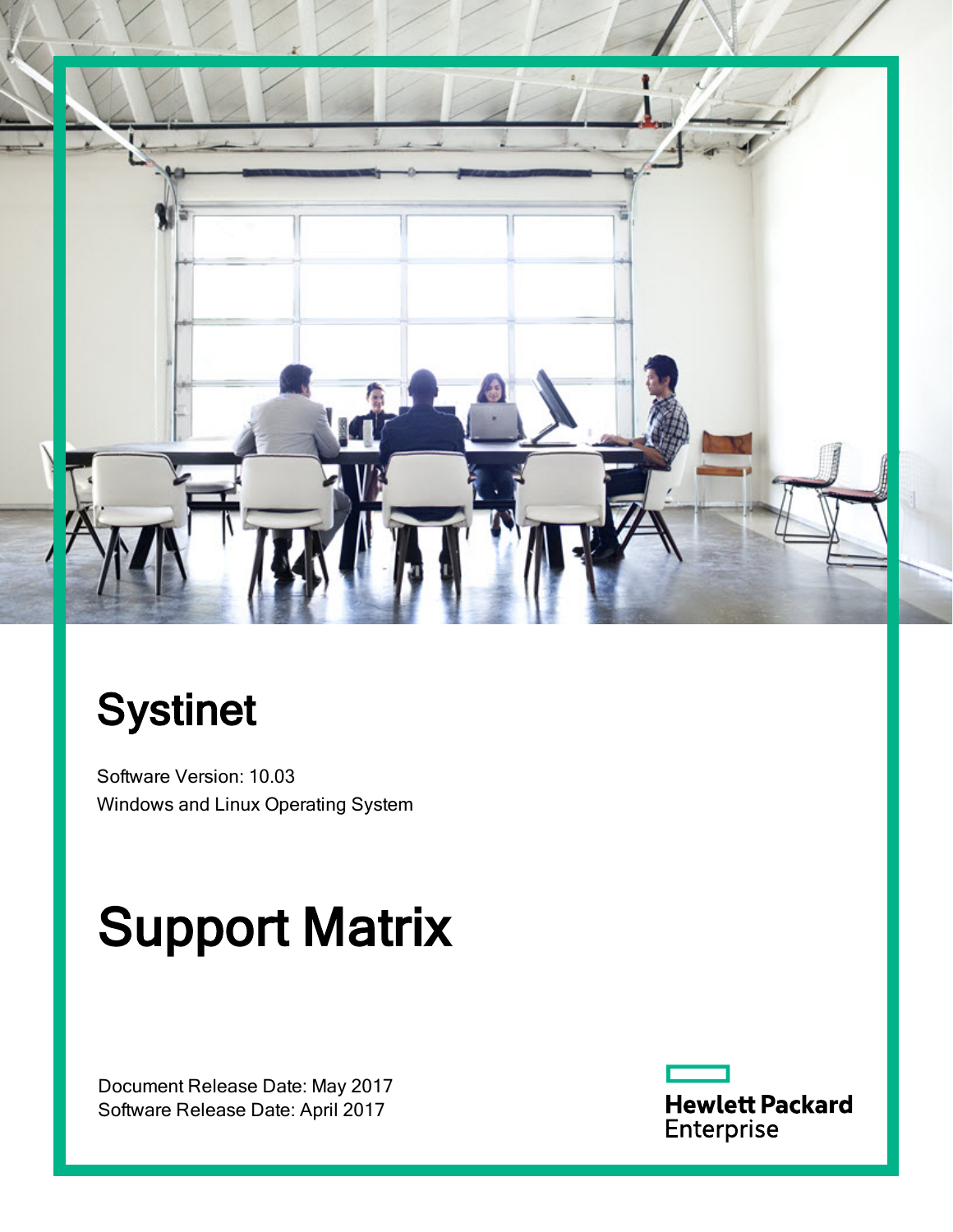#### Legal Notices

#### **Warranty**

The only warranties for Hewlett Packard Enterprise products and services are set forth in the express warranty statements accompanying such products and services. Nothing herein should be construed as constituting an additional warranty. Hewlett Packard Enterprise shall not be liable for technical or editorial errors or omissions contained herein. The information contained herein is subject to change without notice.

#### Restricted Rights Legend

Confidential computer software. Valid license from Hewlett Packard Enterprise required for possession, use or copying. Consistent with FAR 12.211 and 12.212, Commercial Computer Software, Computer Software Documentation, and Technical Data for Commercial Items are licensed to the U.S. Government under vendor's standard commercial license.

#### Copyright Notice

© 2003 - 2017 Hewlett Packard Enterprise Development LP

#### Trademark Notices

Adobe™ is a trademark of Adobe Systems Incorporated.

Microsoft® and Windows® are U.S. registered trademarks of Microsoft Corporation.

UNIX® is a registered trademark of The Open Group.

This product includes an interface of the 'zlib' general purpose compression library, which is Copyright © 1995-2002 Jean-loup Gailly and Mark Adler.

#### Documentation Updates

To check for recent updates or to verify that you are using the most recent edition of a document, go to: <https://softwaresupport.hpe.com/>.

This site requires that you register for an HP Passport and to sign in. To register for an HP Passport ID, click **Register** on the HPE Software Support site or click **Create an Account** on the HP Passport login page.

You will also receive updated or new editions if you subscribe to the appropriate product support service. Contact your HPE sales representative for details.

#### **Support**

Visit the HPE Software Support site at: <https://softwaresupport.hpe.com/>.

Most of the support areas require that you register as an HP Passport user and to sign in. Many also require a support contract. To register for an HP Passport ID, click **Register** on the HPE Support site or click **Create an Account** on the HP Passport login page.

To find more information about access levels, go to: <https://softwaresupport.hpe.com/web/softwaresupport/access-levels>.

**HPE Software Solutions Now** accesses the HPSW Solution and Integration Portal website. This site enables you to explore HPE Product Solutions to meet your business needs, includes a full list of Integrations between HPE Products, as well as a listing of ITIL Processes. The URL for this website is [https://softwaresupport.hpe.com/km/KM01702731.](https://softwaresupport.hpe.com/km/KM01702731)

#### About this PDF Version of Online Help

This document is a PDF version of the online help. This PDF file is provided so you can easily print multiple topics from the help information or read the online help in PDF format. Because this content was originally created to be viewed as online help in a web browser, some topics may not be formatted properly. Some interactive topics may not be present in this PDF version. Those topics can be successfully printed from within the online help.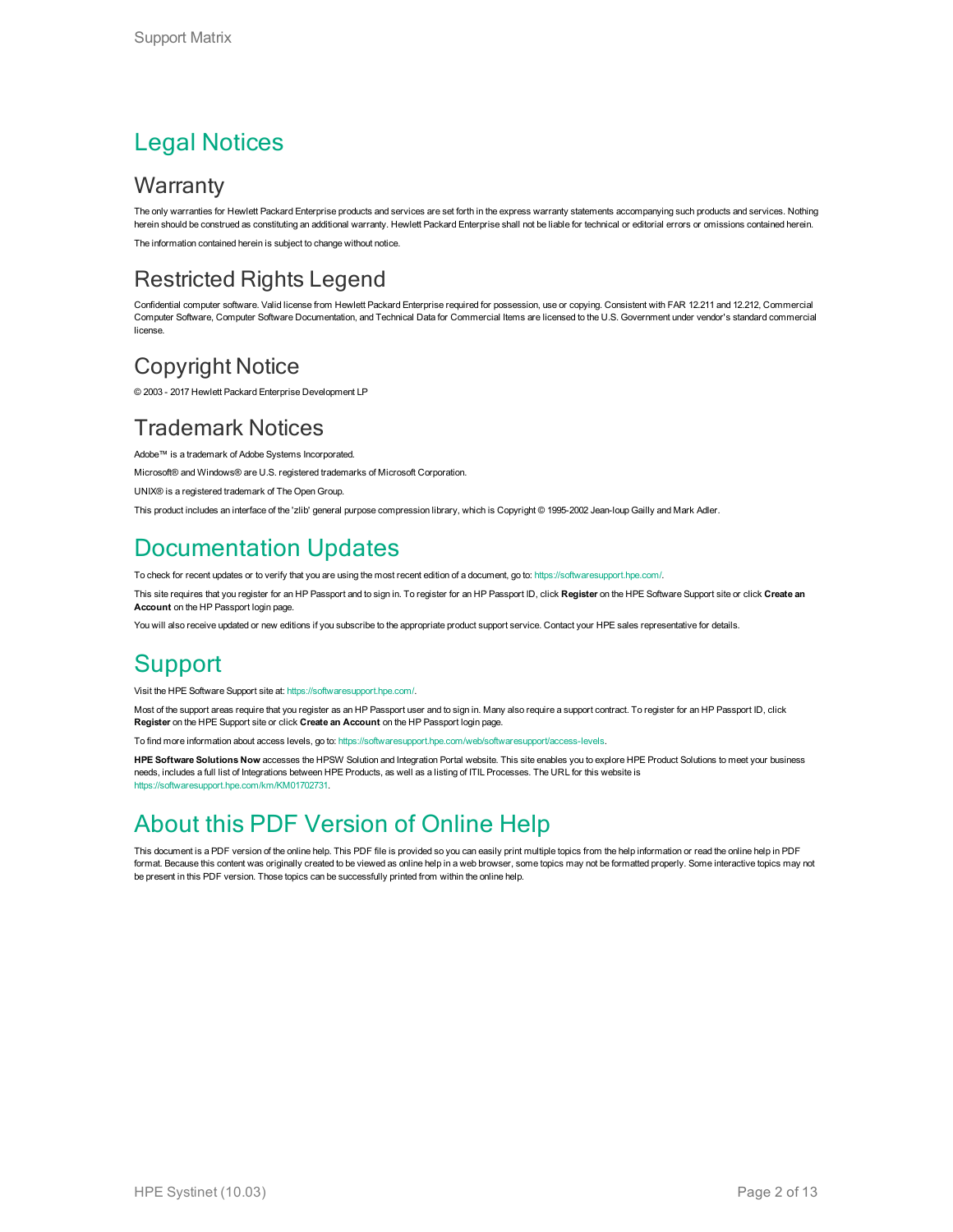# **Contents**

| Transparent Technology and Virtualization Support 10 |  |
|------------------------------------------------------|--|
|                                                      |  |
|                                                      |  |
|                                                      |  |
|                                                      |  |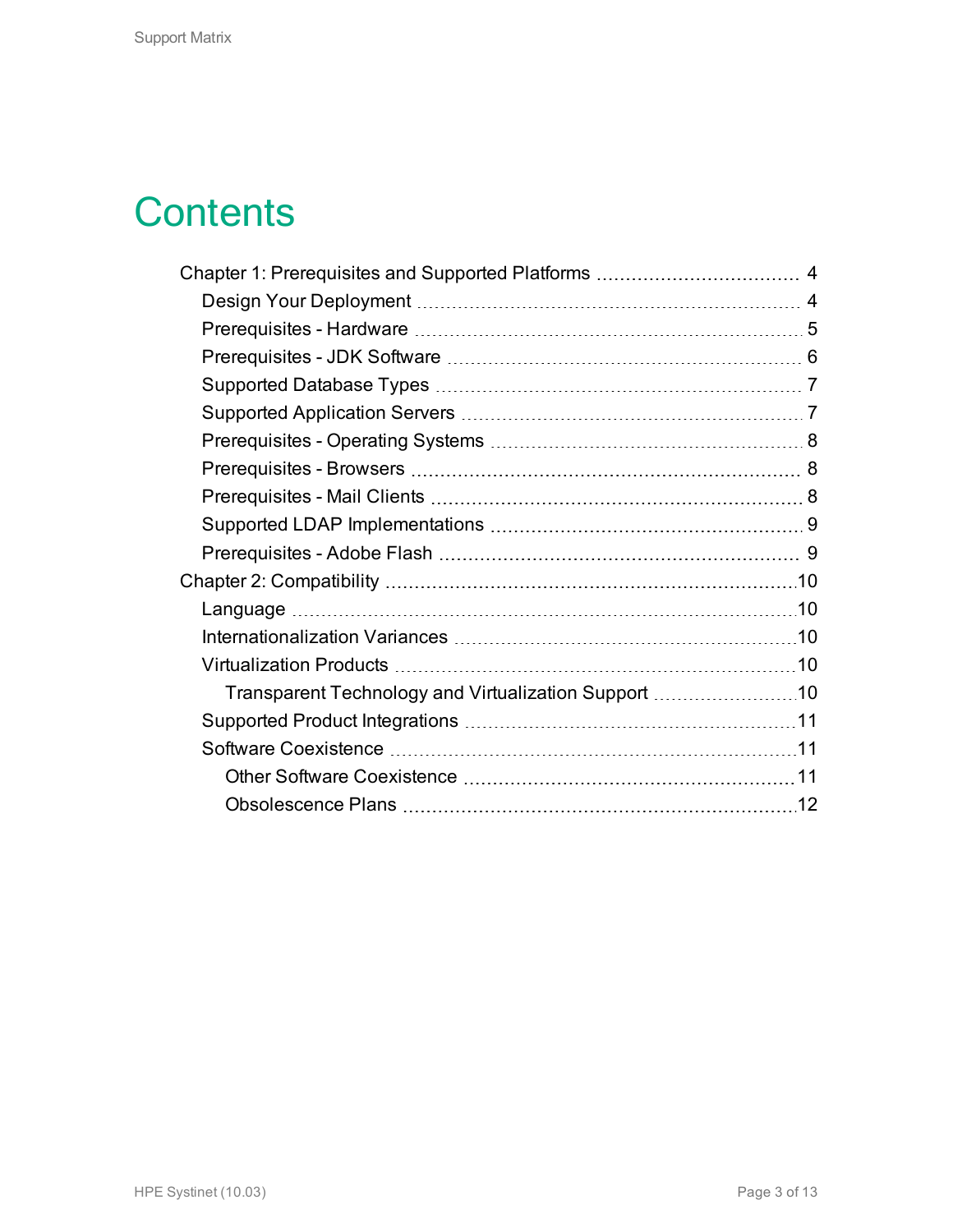# <span id="page-3-0"></span>Chapter 1: Prerequisites and Supported Platforms

Before installing HPE Systinet you must make sure that the environment you want to install to is appropriate and suitable for your needs.

The following sections describe the requirements and options available:

- "Design Your [Deployment"](#page-3-1) below
- ["Prerequisites](#page-4-0) Hardware" on the next page
- "Prerequisites [JDK Software"](#page-5-0) on page 6
- **.** ["Supported](#page-6-0) Database Types" on page 7
- **.** ["Supported](#page-6-1) Application Servers" on page 7
- ["Prerequisites](#page-7-0) Operating Systems" on page 8
- ["Prerequisites](#page-7-1) Browsers" on page 8
- <sup>l</sup> ["Prerequisites](#page-7-2) Mail Clients" on page 8
- "Supported [LDAP Implementations"](#page-8-0) on page 9
- <span id="page-3-1"></span>• ["Prerequisites](#page-8-1) - Adobe Flash" on page 9

#### Design Your Deployment

<sup>l</sup> **Development**

If you are a developer, CIO, or IT manager who wants to learn the functions of HPE Systinet, this is the correct type of deployment for you. It should be on one machine and preferably on one J2EE server instance.

HPE Systinet ships with an embedded application server. Before you run the HPE Systinet installer, you must setup database and install and configure Java. Oracle XE or MSSQL Express and Oracle JDK 1.8 are satisfactory prerequisites for HPE Systinet.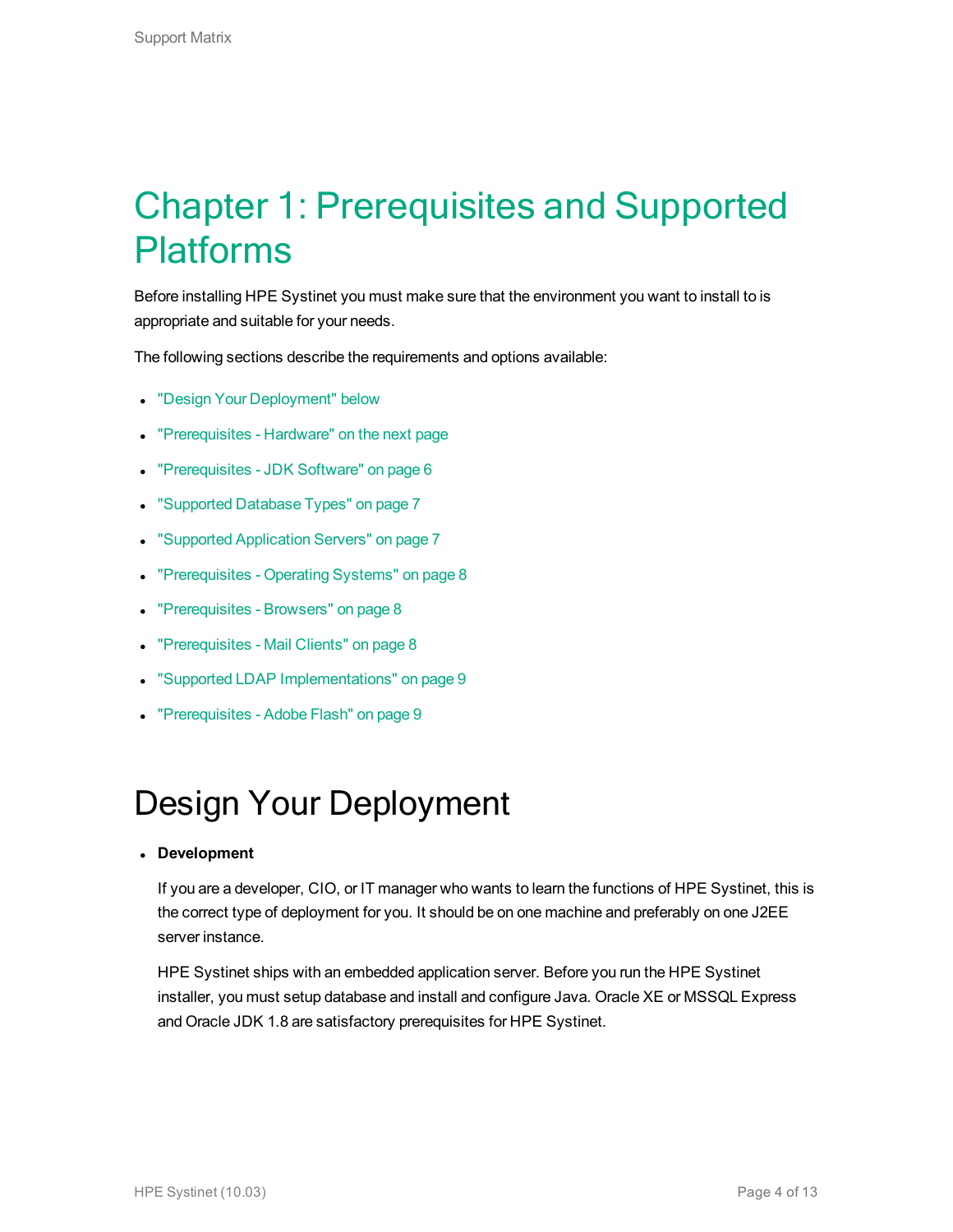Use the HPE Systinet installation wizard to install the product following the default settings. Server configuration for the application server is handled within this wizard and in the serverstart and serverstop scripts.

#### <sup>l</sup> **Trial Version**

If you want to evaluate HPE Systinet, you can download a Virtual Appliance (VA) trial version. You must have a VM host on your computer to run the VA trial version. The trial version contains a 60 instant-on license, which can be renewed.

To download the trial version, go to <https://www.hpe.com/us/>. Select **Products > Software > Software A-Z > Free & Trial Software**. Search for the HPE Systinet Virtual Appliance related downloads and click the **Download** link.

#### **• Production**

Deploying HPE Systinet for use in a production environment is flexible enough to be clustered and linked to a database and directory service on separate machines. If you are creating such a deployment, you should already have a set of tools and procedures for deploying J2EE applications and managing relational databases.

When you design your HPE Systinet production environment, you may need additional configuration options that are available in the HPE Systinet installer wizard as well as in the configuration files.

HPE Systinet supports a silent non-wizard installation that can be executed at the command-line in one step. The silent installation can easily be plugged in to higher-level orchestration and deployment engines. For advanced security hardening, decoupled DBA scenarios, or recovery and failover procedures, see the HPE Live Network or the advanced documentation at the HPE Support website.

For information on silent installation (command line), run the jar file using the -help option:

```
java -jar hpe-systinet-10.03.jar -help
```
#### Prerequisites - Hardware

HPE recommends the following minimum hardware configuration for each physical node of a distributed production environment:

- Intel Xeon E processor family, 8 cores, 32 GB RAM, 40 GB free disk space, 1Gbps network card.
- Network bandwidth of 1 Gb/sec or higher.

For customization and evaluation purposes, HPE Systinet requires the following hardware: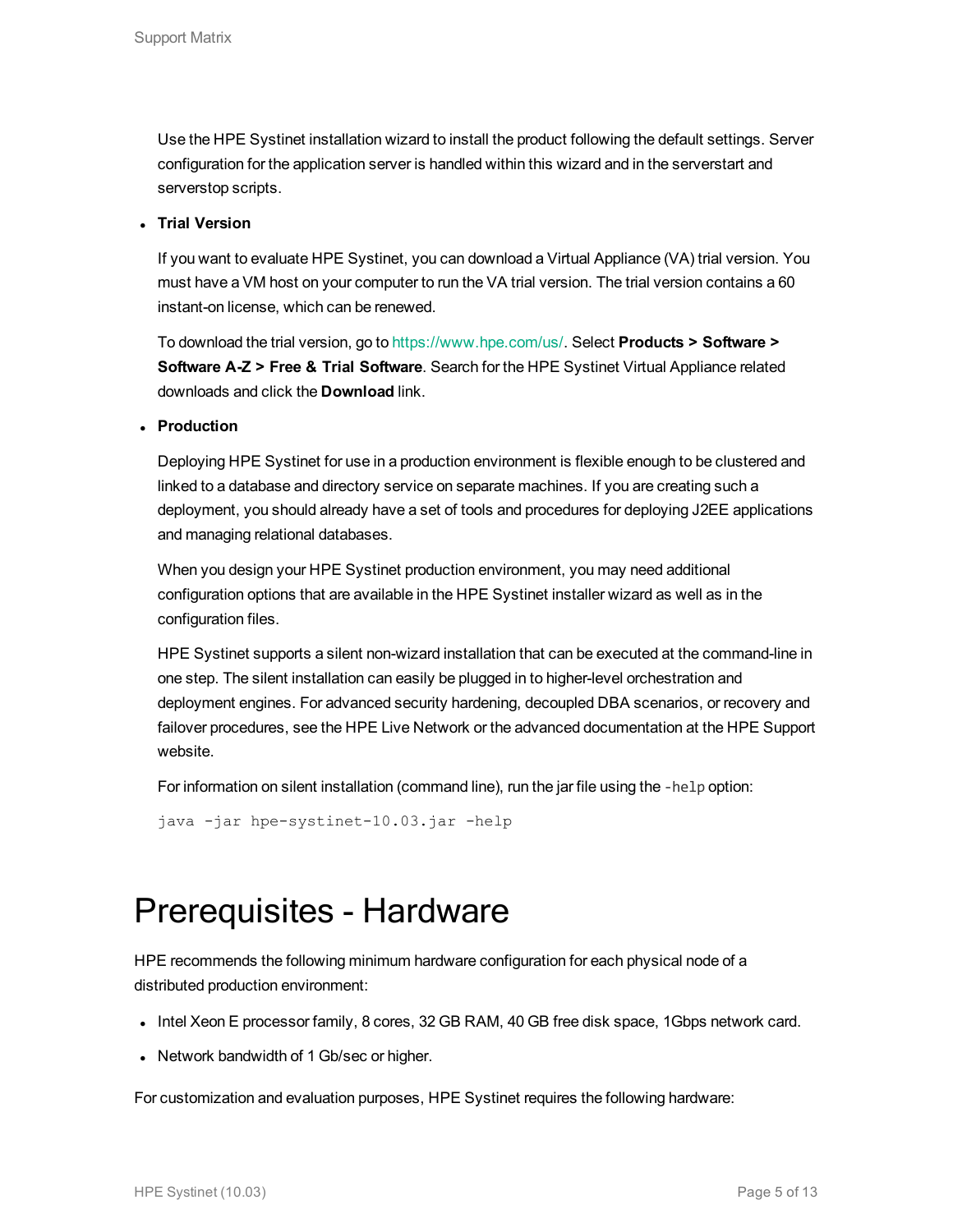- Intel Core i7 processor, 16 GB RAM, 40 GB free disk space, 1Gbps network card.
- Network bandwidth of 100Mb/sec or higher.

**Warning**: SPARC machines are not suitable for HPE Systinet deployments.

#### **Example**:

It is possible to evaluate HPE Systinet on a system that has the following configuration:

- $\bullet$  x64-based PC Intel(R) Core(TM) i7-3720QM CPU @ 2.60GHz, 4 Core(s), 8 Logical Processor(s)
- Physical Memory (RAM) 16 GB
- 500GB HDD Intel(R) 7 Series Chipset Family SATA
- <span id="page-5-0"></span>• Intel(R) 82579LM Gigabit Network

#### Prerequisites - JDK Software

HPE Systinet supports the following JDK:

- Oracle (Sun) JDK  $1.864$ -bit
- OpenJDK 1.8 64-bit (Linux OS only)

**Note:** HPE Systinet supports OpenJDK 1.8 in Development Mode only.

**Caution:** As best practice for security and avoid risk, HPE recommends using the latest version of Oracle JDK.

HPE also recommends using a 64-bit operating system in conjunction with a 64-bit JDK. 32-bit operating systems may not provide sufficient memory for this version of HPE Systinet.

#### **To Ensure the Correct JDK is Used:**

- 1. Open a command prompt (cmd in Windows) or a terminal session (UNIX/Linux).
- 2. Execute echo %JAVA\_HOME% (Windows) or echo \$JAVA\_HOME (UNIX/Linux).
- 3. Do one of the following:
	- o If JAVA\_HOME points to JDK 1.8 then proceed with installation.
	- <sup>o</sup> If JAVA\_HOME does not point to JDK 1.8 then reset the JAVA\_HOME environment variable to a valid JDK 1.8.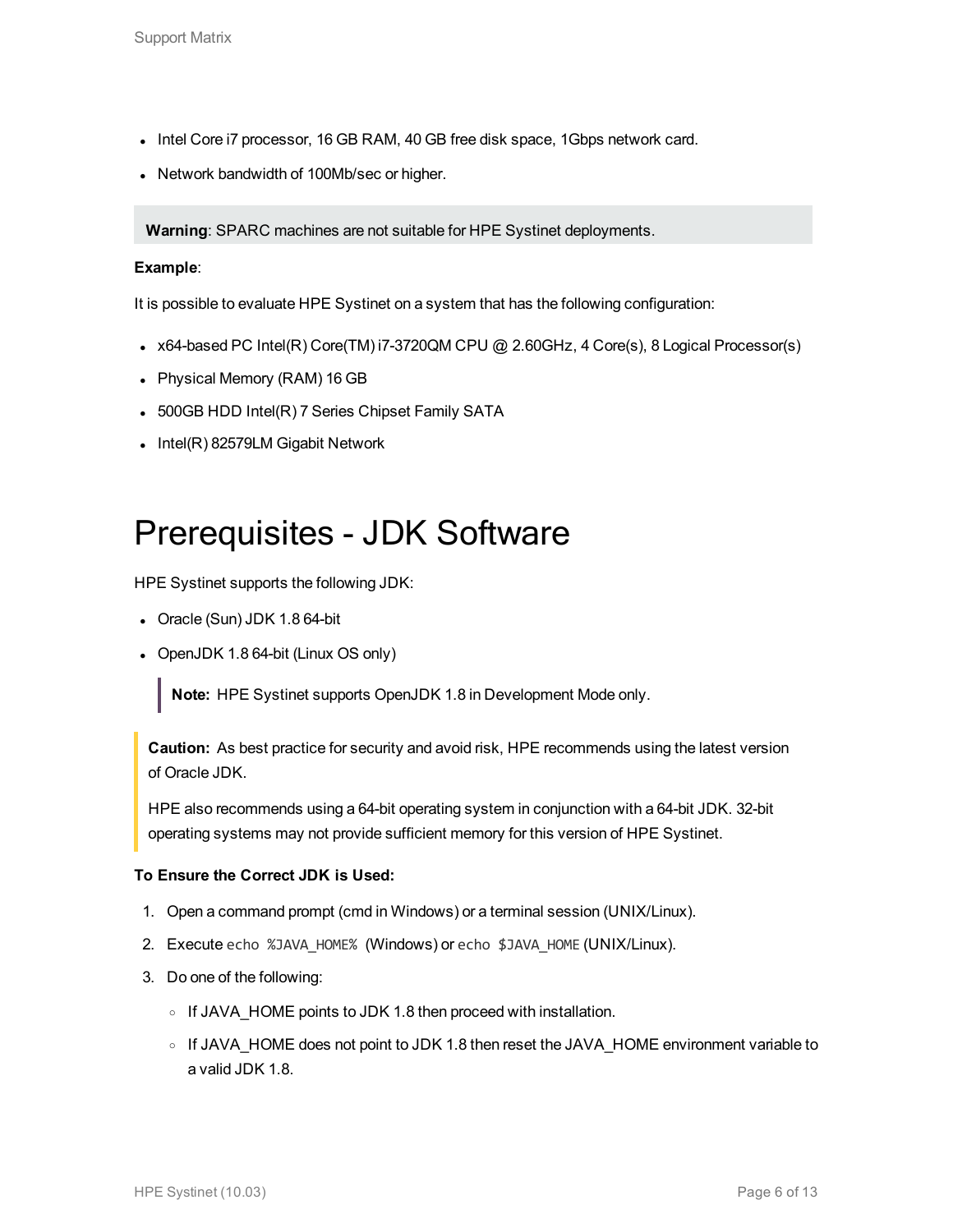<span id="page-6-0"></span>**Warning:** If you have both a JDK and JRE installed, JAVA\_HOME must point to a valid JDK.

#### Supported Database Types

HPE Systinet supports the following databases:

- Oracle 12c
- Microsoft SQL Server 2014
- $\cdot$  PostgreSQL 9.5

**Note:** HPE Systinet supports PostgreSQL database in Development Mode only.

HPE Systinet supports deployment to the following database and driver combinations:

| <b>Database</b>                | <b>DB</b><br><b>Version</b> | <b>Driver Packages</b>      | <b>Driver</b><br><b>Version</b> | <b>Driver Class</b>                                     |
|--------------------------------|-----------------------------|-----------------------------|---------------------------------|---------------------------------------------------------|
| Oracle<br>Database             | 12.1.0.1.0                  | ojdbc7.jar. orai18n.jar     | 12.1.0.1.0                      | oracle.jdbc.driver.OracleDriver                         |
| Microsoft<br><b>SQL Server</b> | 2014                        | sqljdbc4.jar                | 4.0                             | com.microsoft.sqlserver.jdbc.<br><b>SQLServerDriver</b> |
| PostgreSQL                     | 9.5                         | postgresql-<br>9.4.1208.jar | $9.4 - 1208$                    | org.postgresql.Driver                                   |

**Supported Database Drivers**

**Tip:** For optimal performance, HPE recommends running a dedicated server for Systinet database. Hosting Systinet database together with other application databases on the same server also impacts the performance of Systinet significantly.

# <span id="page-6-1"></span>Supported Application Servers

Systinet supports only the embedded JBoss application server. This application server is built by HPE, based on JBoss EAP 6.4.0.GA sources.

**Tip:** For optimal performance, HPE recommends running a dedicated server for Systinet application. Hosting Systinet application together with other applications and services may also impact the performance of Systinet significantly.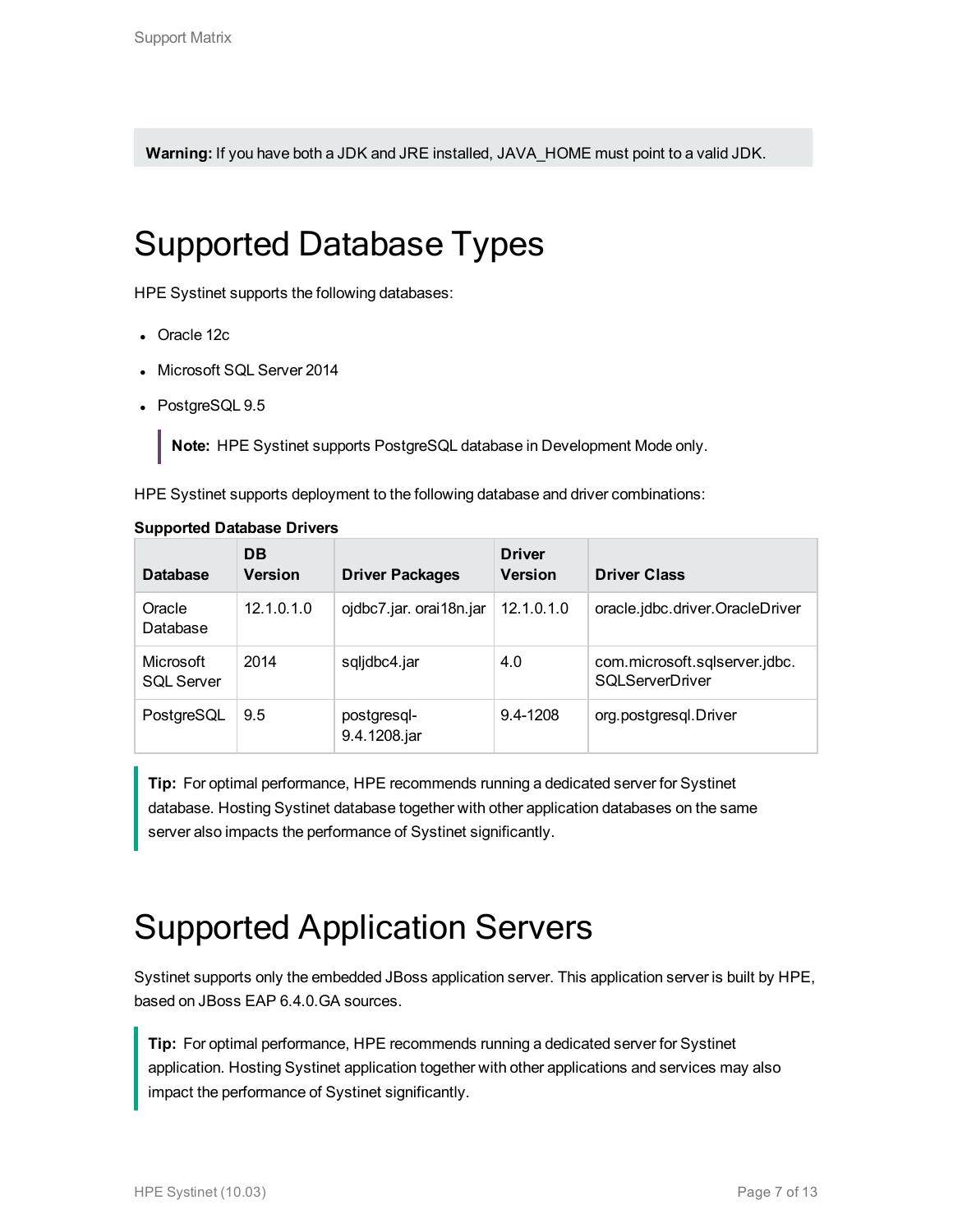# <span id="page-7-0"></span>Prerequisites - Operating Systems

The server running HPE Systinet must use a supported operating system.

HPE recommends the following operating systems:

- Windows Server 2012 R2
- Red Hat Enterprise Linux 7.1 and 7.2 64-bit
- Oracle Enterprise Linux 7.1 64-bit
- $\bullet$  CentOS 7.1 64-bit
- $\bullet$  Ubuntu 16.04 64-bit
- $\bullet$  Debian 8.5 64-bit

<span id="page-7-1"></span>**Caution:** HPE recommends using a 64-bit operating system in conjunction with a 64-bit JDK. 32 bit operating systems may not provide sufficient memory for this version of HPE Systinet.

## Prerequisites - Browsers

Client machines accessing HPE Systinet must use a supported browser. HPE Systinet supports the following browsers:

- Google Chrome 50
- Microsoft Internet Explorer 11
- Mozilla Firefox 46
- <span id="page-7-2"></span>• Mozilla Firefox ESR 45

#### Prerequisites - Mail Clients

If you want HPE Systinet to send automatic notifications, you must use a supported mail client. HPE Systinet supports the following mail clients:

• Microsoft Outlook 2013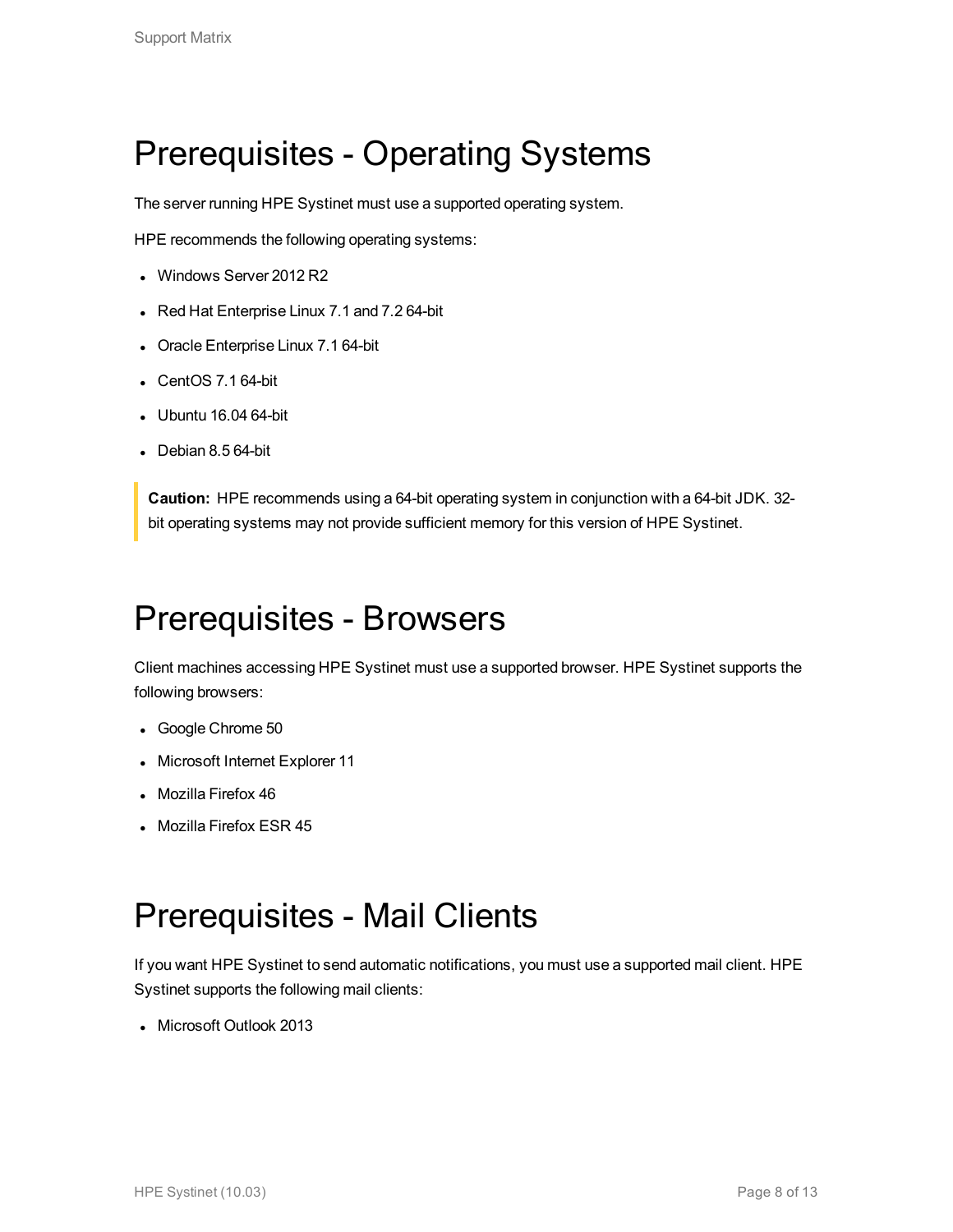# <span id="page-8-0"></span>Supported LDAP Implementations

When you install HPE Systinet, you can select to use an external LDAP server to retrieve information about users and groups.

HPE Systinet uses LDAP for authentication and to obtain user and group information. HPE Systinet accesses this information as read-only and never modifies it.

HPE Systinet supports the following LDAP implementations:

- Oracle Directory Server Enterprise Edition 11g
- <span id="page-8-1"></span>• Microsoft Windows Server 2008 Active Directory

#### Prerequisites - Adobe Flash

Client machines accessing HPE Systinet require Adobe Flash Player version 20.0.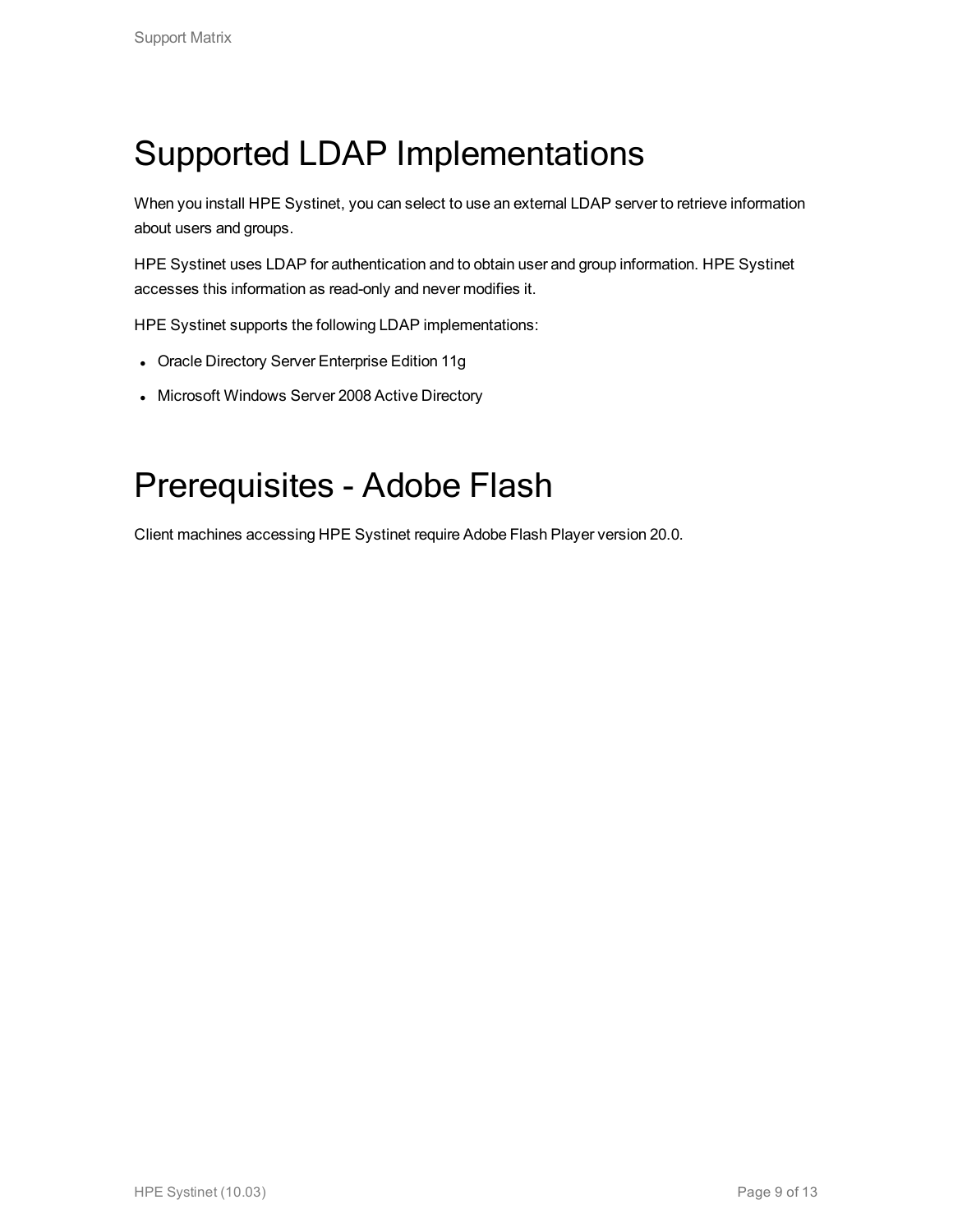# <span id="page-9-0"></span>Chapter 2: Compatibility

This section provides information about software and configurations that are not required, but which are compatible with this version of Systinet.

- ["Language"](#page-9-1) below
- <sup>l</sup> ["Internationalization](#page-9-2) Variances" below
- ["Virtualization](#page-9-3) Products" below
- <span id="page-9-1"></span>• "Software [Coexistence"](#page-10-1) on the next page

## Language

<span id="page-9-2"></span>The user interface of HPE Systinet has been extended to support multiple languages. Systinet uses the English language out-of-the-box.

## Internationalization Variances

<span id="page-9-3"></span>This version of Systinet runs on all locales described in this document. There are no known variances.

#### <span id="page-9-4"></span>Virtualization Products

# Transparent Technology and Virtualization Support

In recent years, a number of "transparent" hardware and software technologies and virtualization solutions (such as Citrix, Microsoft Cluster Software, and VMware) have become increasingly prevalent. These solutions operate in the technology layers adjacent to the operating systems or, in some cases, as extensions of the operating systems. Similarly, database solutions offer transparent components as supported elements.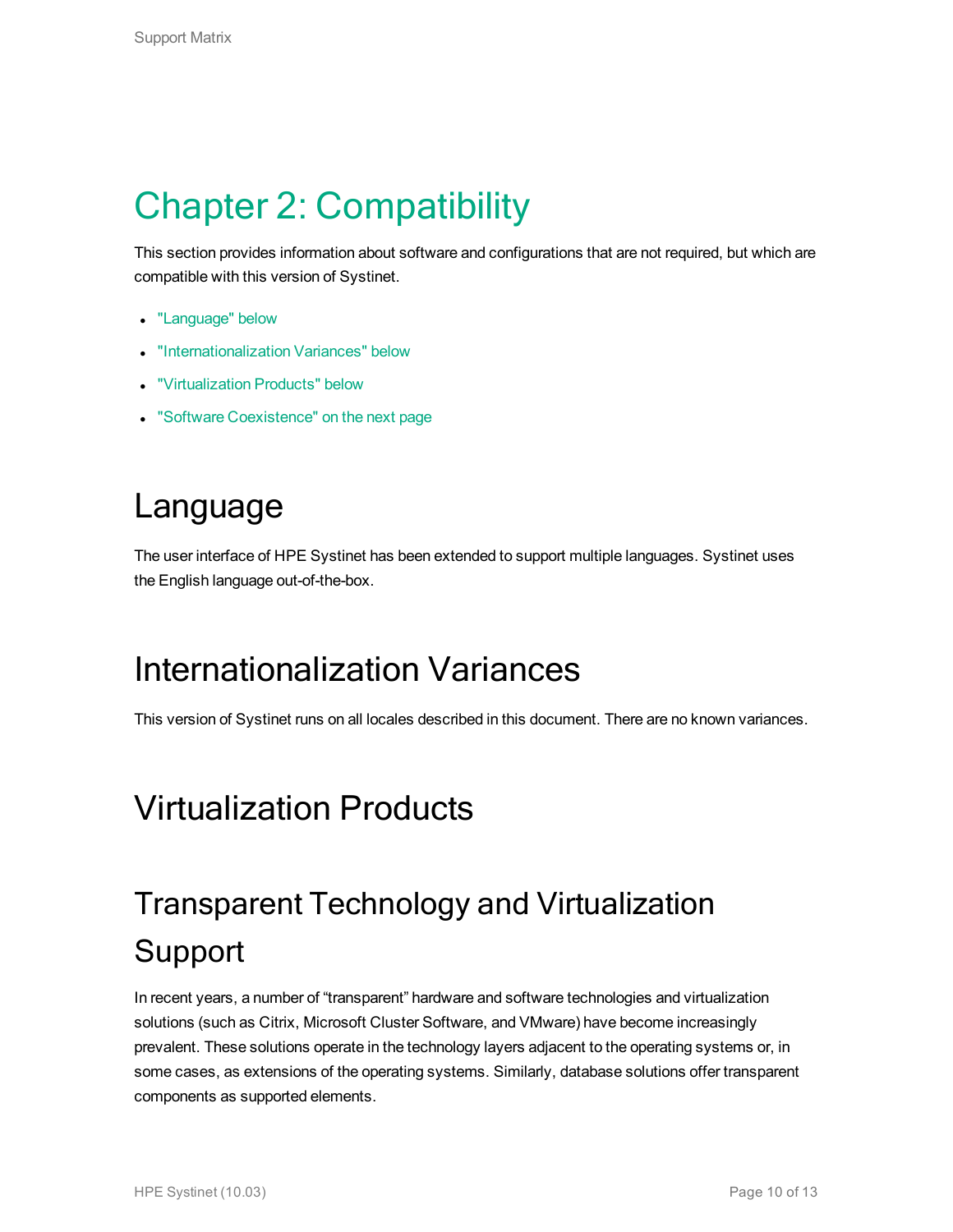HPE supports Systinet running on operating systems and databases on particular platforms as described in ["Prerequisites](#page-3-0) and Supported Platforms" on page 4, not specific hardware and software configurations. HPE will support Systinet customers who run HPE software products on supported operating systems and databases, irrespective of whether they are running transparent or virtualization solutions in their environment. HP does not support these transparent or virtualization technologies directly. Since the providers of these technologies support a set of certified operating systems and hardware, the customer and the providers of these technologies will be responsible for any interactions or issues that arise at the hardware or operating system layer as a result of their use.

HPE will not require customers to re-create and troubleshoot every issue in a non-transparent environment; however, HPE does reserve the right to request that its customers diagnose certain issues in a native certified operating system environment without the transparent technology. HPE will only make this request when there is reason to believe that the environment is a contributing factor to the reported issue.

While Systinet is expected to function properly with these transparent technologies in place, there may be performance implications, which can invalidate HP's typical sizing and recommendations. Analysis must be performed within the context of the specific application to be hosted in a virtual environment to minimize potential resource overload, which can have significant impact on performance and scalability, particularly under peak load.

## <span id="page-10-0"></span>Supported Product Integrations

HPE Systinet supports integration with the following products:

| <b>Product</b> | <b>Version</b> | <b>Features</b>                                                                        |
|----------------|----------------|----------------------------------------------------------------------------------------|
| Laver7         | 7.1.8.1        | Service proxy and policy discovery. Contract<br>deployment and status synchronization. |

## <span id="page-10-1"></span>Software Coexistence

<span id="page-10-2"></span>No coexistence information for Systinet 10.03 is available.

#### Other Software Coexistence

No coexistence information for this version of Systinet is available.